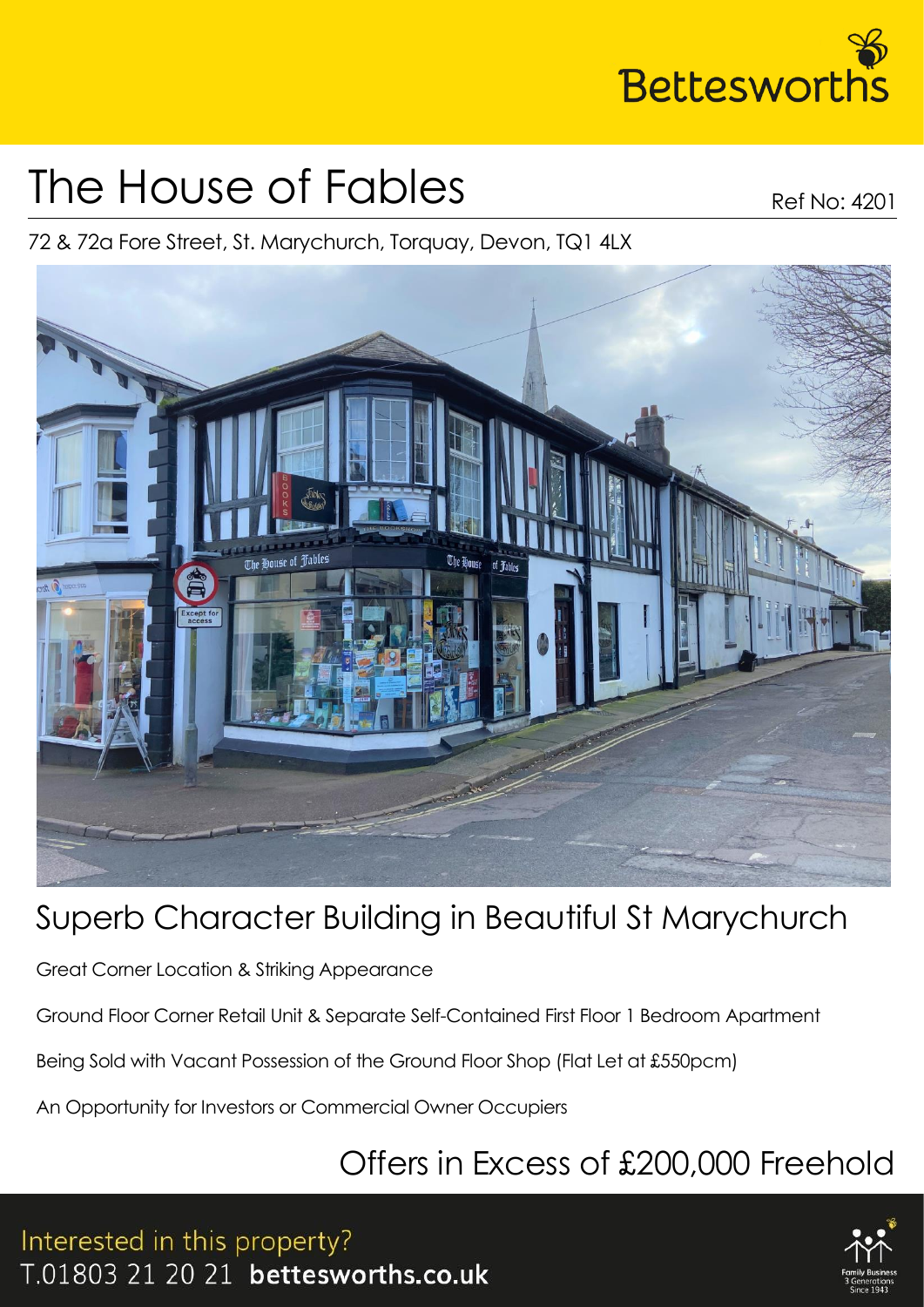

# The House of Fables

### 72 & 72a Fore Street, St Marychurch, Torquay, Devon, TQ1 4LX

#### **LOCATION**

St Marychurch is a picturesque and desirable suburb of Torquay, with fantastic amenities and easy access to the town centre. St Marychurch is a popular residential area, being close to some of Torquay's coves and coastline.

The immediate area known as St Marychurch precinct, is home to a range of independent and multiple, retailers, catering establishments, businesses and attractions (such as The Model Village and Bygones) and a variety of other small businesses. This is a close and thriving community, popular with residents and visitors alike.

#### **DESCRIPTION**

The property comprises a two storey corner premises built in a Tudor style with decorative exposed timbers. The property is prominent and visible to traffic entering Fore Street and its striking design and appearance makes it stand out.

The ground floor of the property has been owner occupied and trading as 'The House of Fables Bookshop', under our vendor client's ownership for many years. Our client is now selling due to retirement.

The ground floor retail unit is being sold with Vacant Possession and is self-contained.

At first floor level accessed independently from Fore Street, is a one bedroom apartment. The apartment is currently let on an Assured Shorthold Tenancy and will be sold, subject to this tenancy.

The property presents an opportunity for commercial owner occupiers to locate their business in this convenient, visible and desirable location.

Alternatively, investor purchasers may look to re-let the commercial premises in order to derive a healthy rental income in this popular business and residential location.

The accommodation briefly comprises:-

#### **GROUND FLOOR**

**MAIN TRADING AREA** Approx: 30.5m<sup>2</sup> (328 sq ft)

#### **PARTITIONED KITCHEN AREA**

#### **WC**

#### **72A FORE STREET**

Accessed via an independent pedestrian door from Fore Street.

Stairs lead up to:-

**FIRST FLOOR LEVEL** Comprising:-

**LIVING AREA** 

**KITCHEN**

**BEDROOM**

**BATHROOM**

#### **TENURE**

The property is being sold freehold, with Vacant Possession of the commercial ground floor shop and subject to the Assured Shorthold Tenancy on the first floor.

72a Fore Street is occupied under an Assured Shorthold Tenancy at a passing rent of £550 per calendar month.

The Title of the property is as follows:-

72 Fore Street is owned freehold, with our client also separately owning a long leasehold interest on 72a Fore Street.

Depending on preference, purchasers could buy both titles separately or merge them as a single freehold again.

#### **RATEABLE VALUE**

72 Fore Street - 2017 List: £4,585.

Please note this is not Rates Payable. Eligible small businesses will be entitled to 100% Rates Relief on this.

#### **LEGAL COSTS**

Each party are to bear their own costs incurred in any transaction.